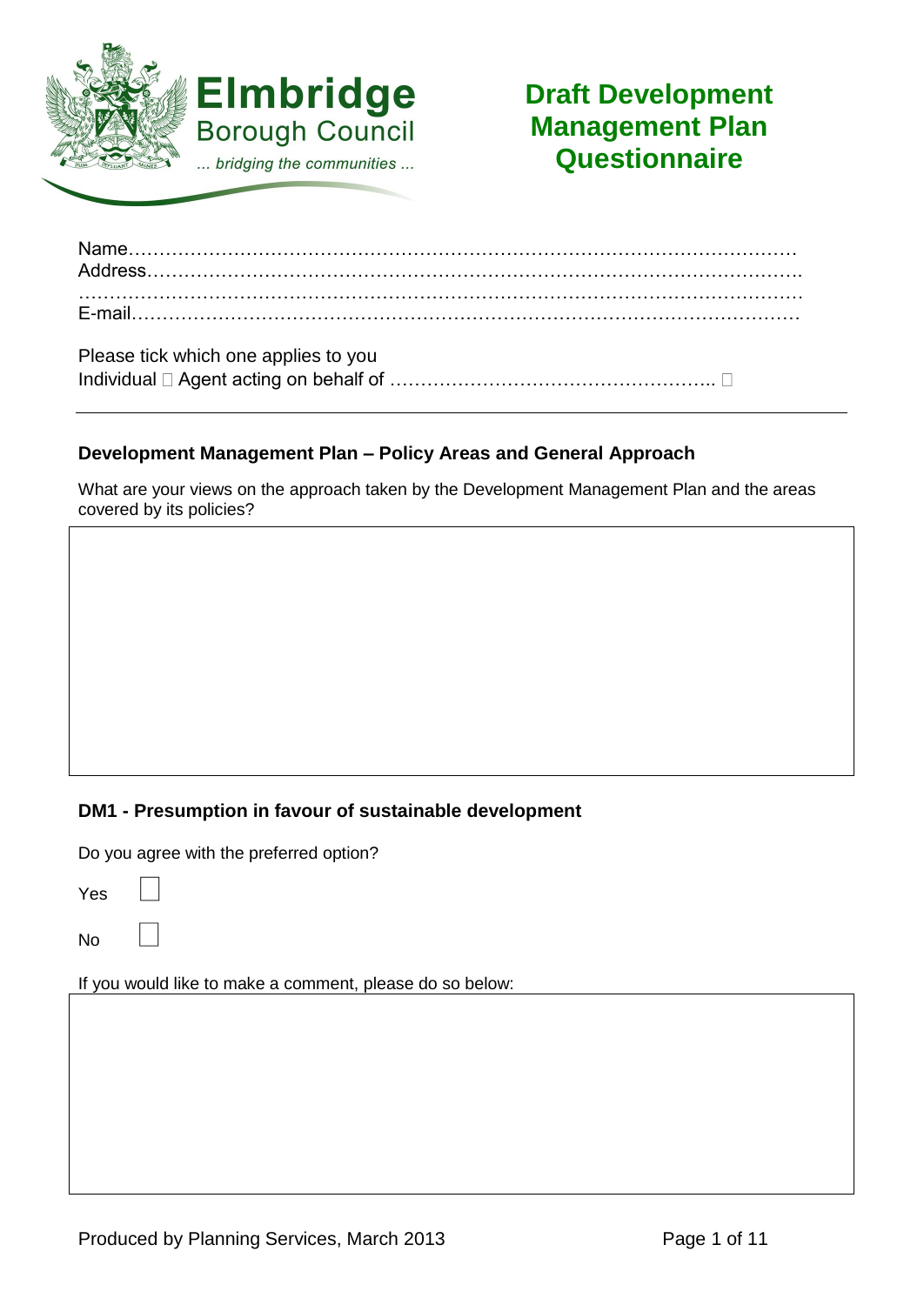## **DM2 – Green Belt (development of new buildings)**

Do you agree with the preferred option?

Yes

No

If you would like to make a comment, please do so below:

## **DM3 – Green Belt (development of existing buildings)**

Do you agree with the preferred option?

Yes

No

If you would like to make a comment, please do so below:

#### **Plotlands designation**

Do you agree with our approach to the Plotlands policy?

Yes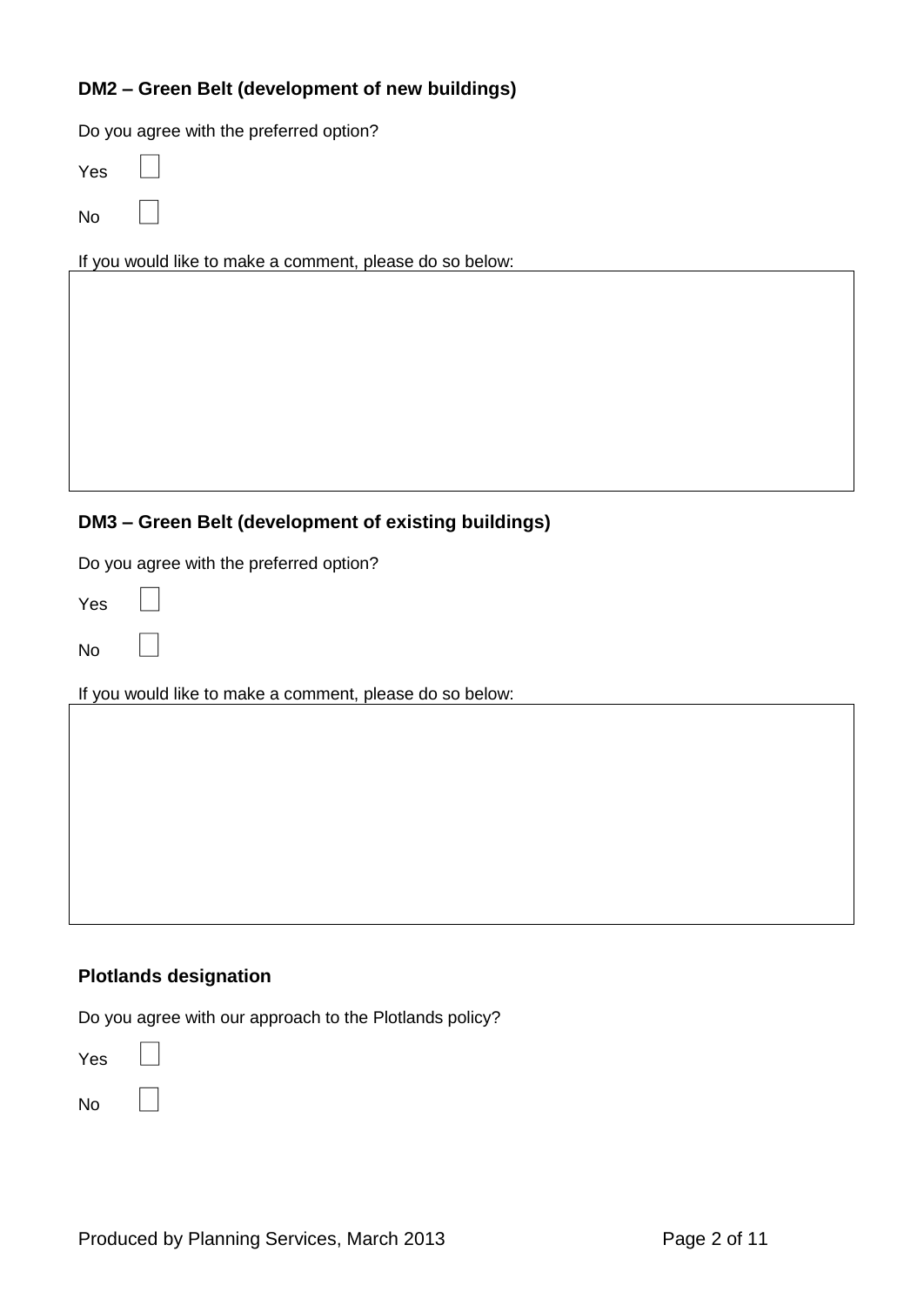## **DM4 – Horse related uses and development**

Do you agree with the preferred option?

Yes

No

If you would like to make a comment, please do so below:

# **DM5 – Open Space and views**

Do you agree with the preferred option?

Yes

No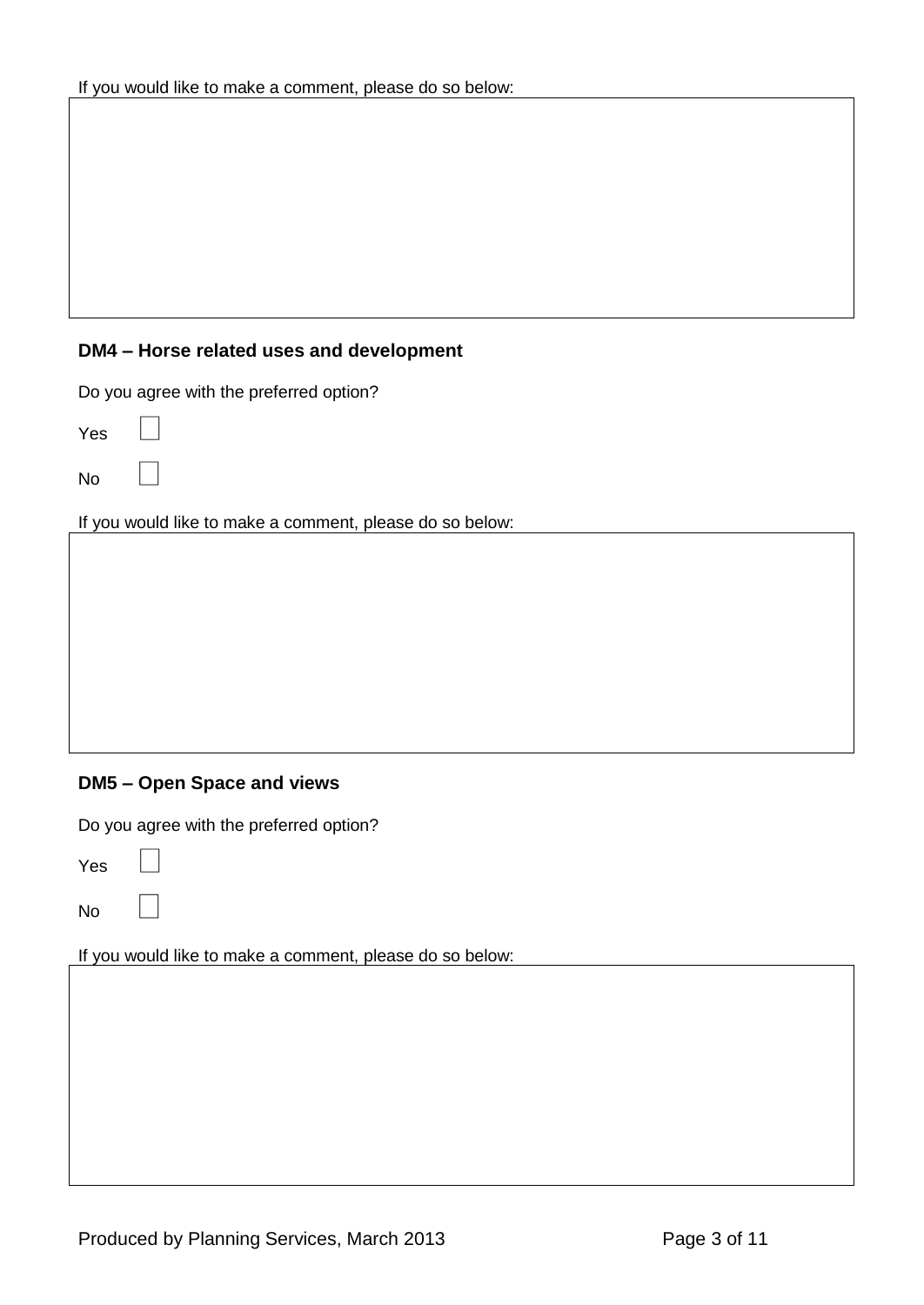# **Strategic Open Urban Land policy**

Do you agree that the Strategic Open Urban Land designation is no longer required?

Yes

No

If you would like to make a comment, please do so below:

## **DM6 – Nature conservation and biodiversity**

Do you agree with the preferred option?

Yes

No

If you would like to make a comment, please do so below:

#### **DM7 – Recreational uses of waterways**

Do you agree with the preferred option?

Yes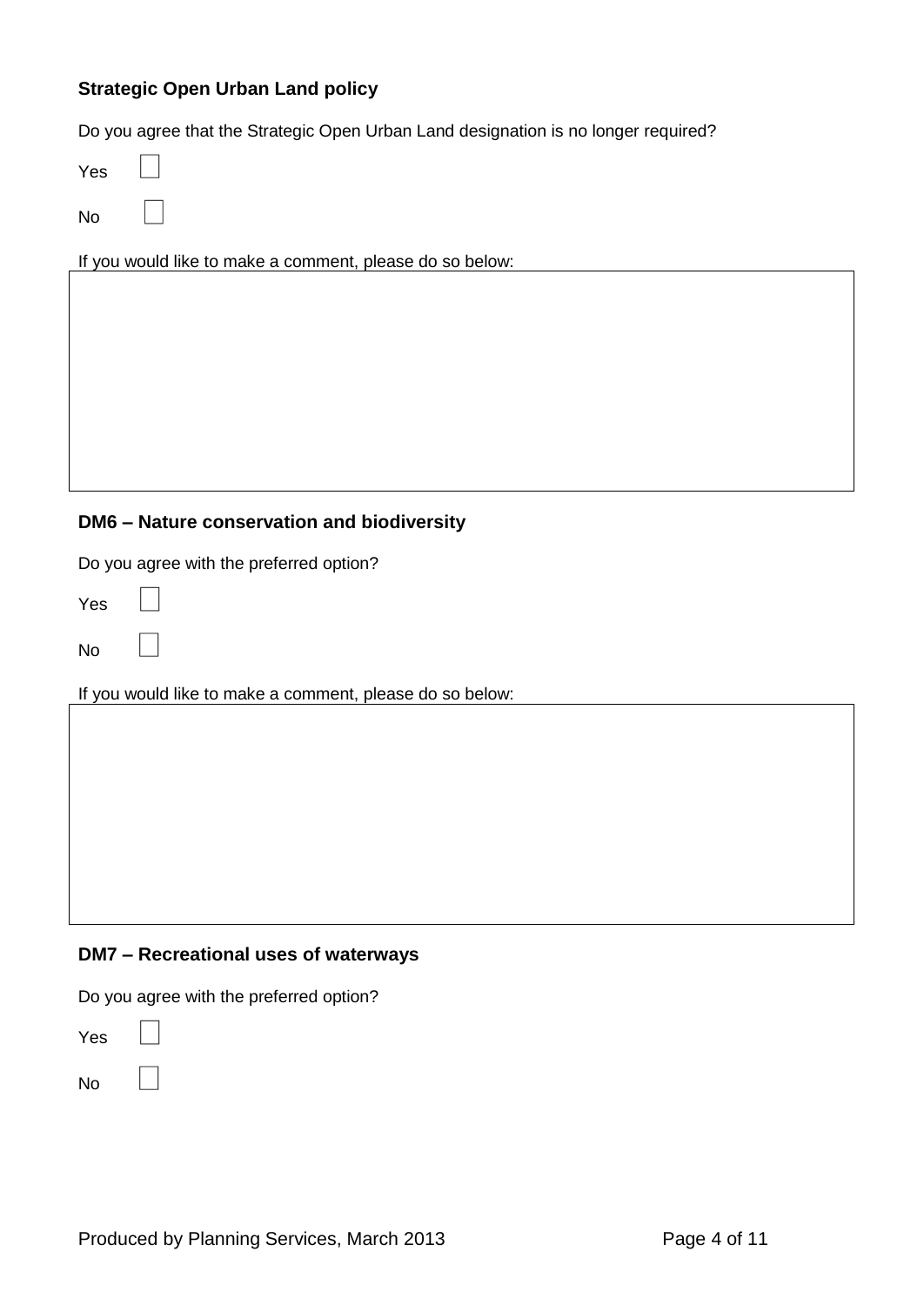# **DM8 – Social and community facilities**

Do you agree with the preferred option?

Yes

No

If you would like to make a comment, please do so below:

# **DM9 – Housing**

Do you agree with the preferred option?

Yes

No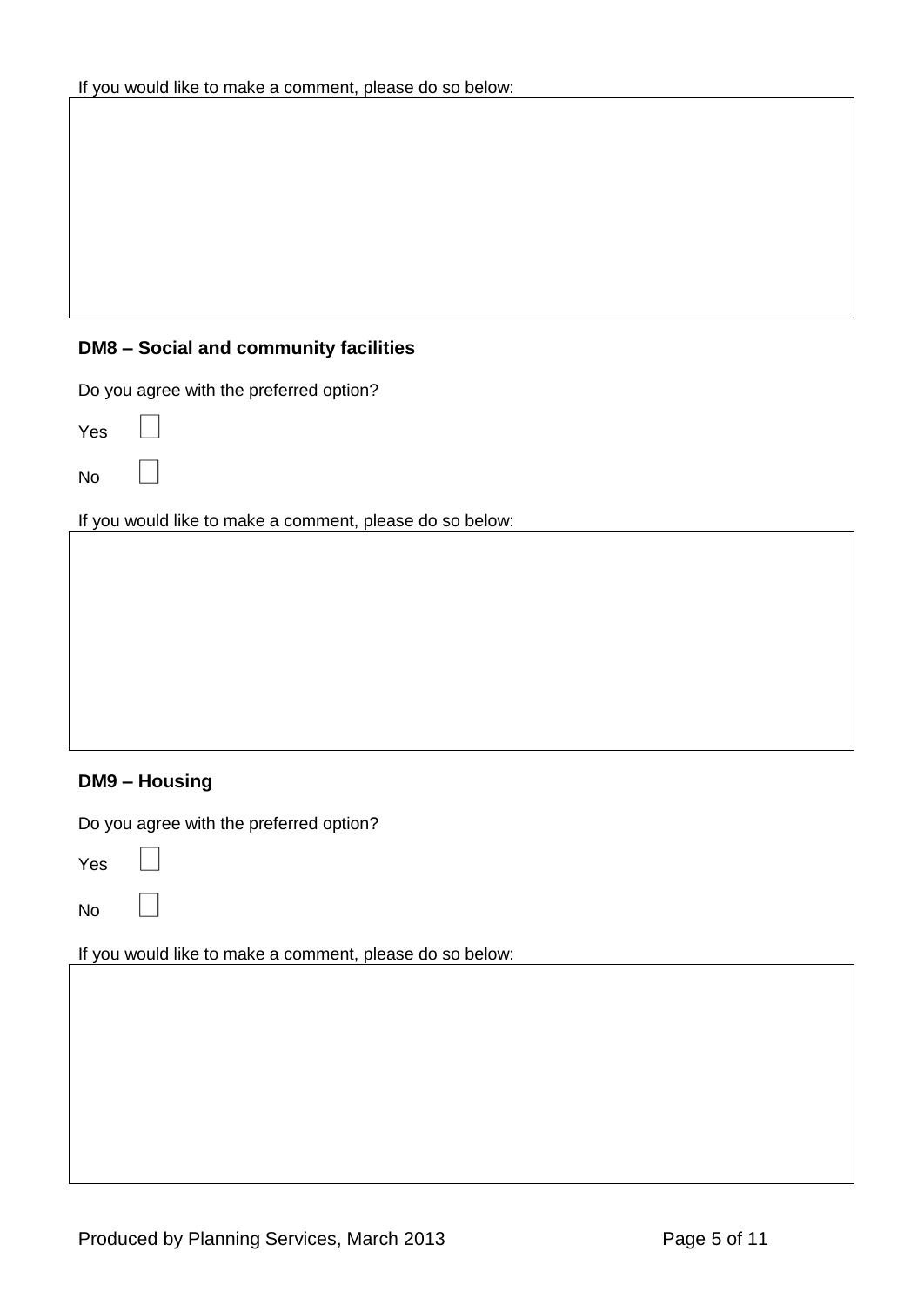### **DM10 – Employment**

Do you agree with the preferred option?

Yes

No

If you would like to make a comment, please do so below:

### **DM11 – Heritage**

Do you agree with the preferred option?

Yes

No

If you would like to make a comment, please do so below:

#### **DM12 – Riverside development and uses**

Do you agree with the preferred option?

Yes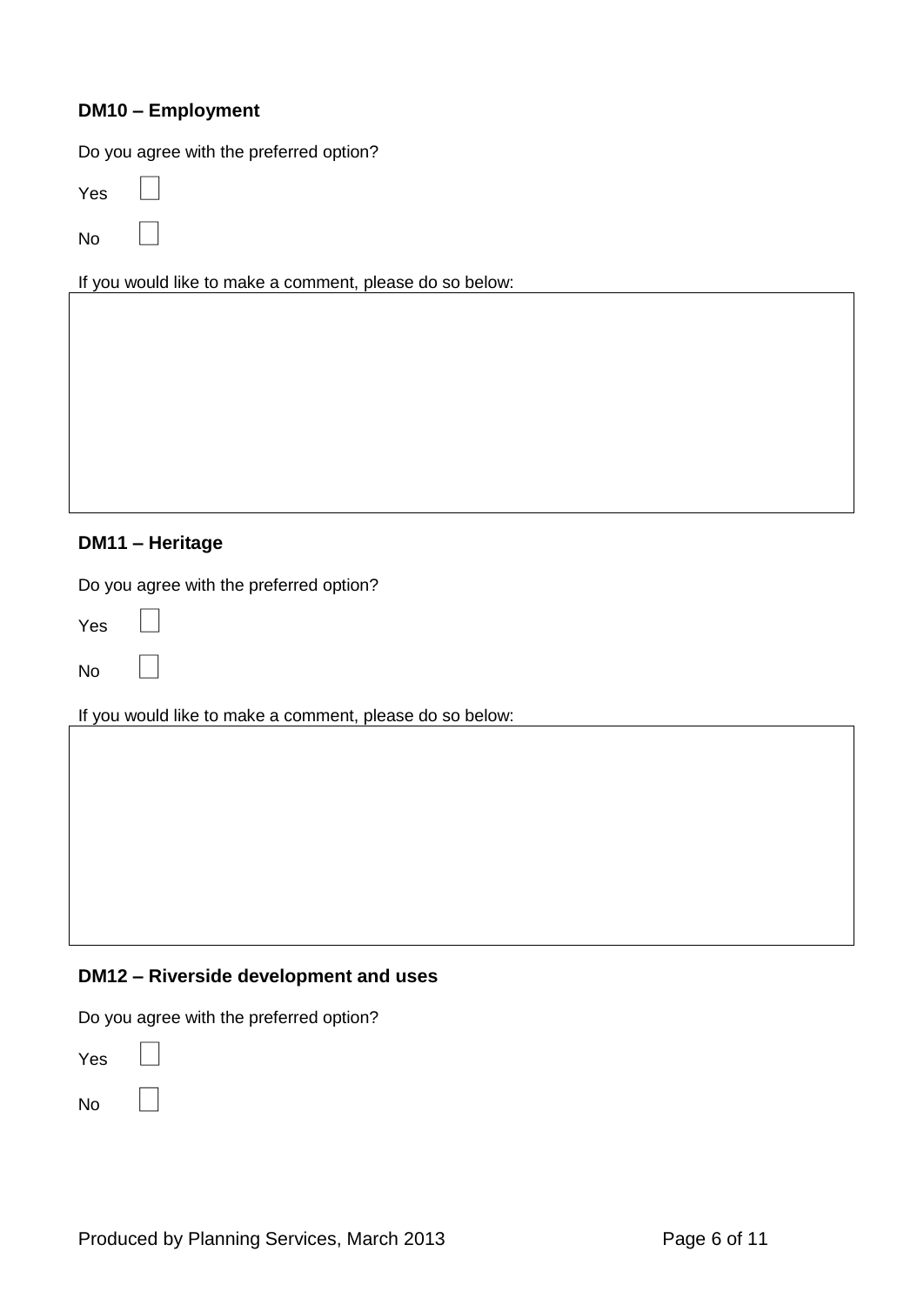# **DM13 – Evening Economy**

Do you agree with the preferred option?

Yes

No

If you would like to make a comment, please do so below:

# **DM14 – Advertisements, shopfronts and signage**

Do you agree with the preferred option?

Yes

No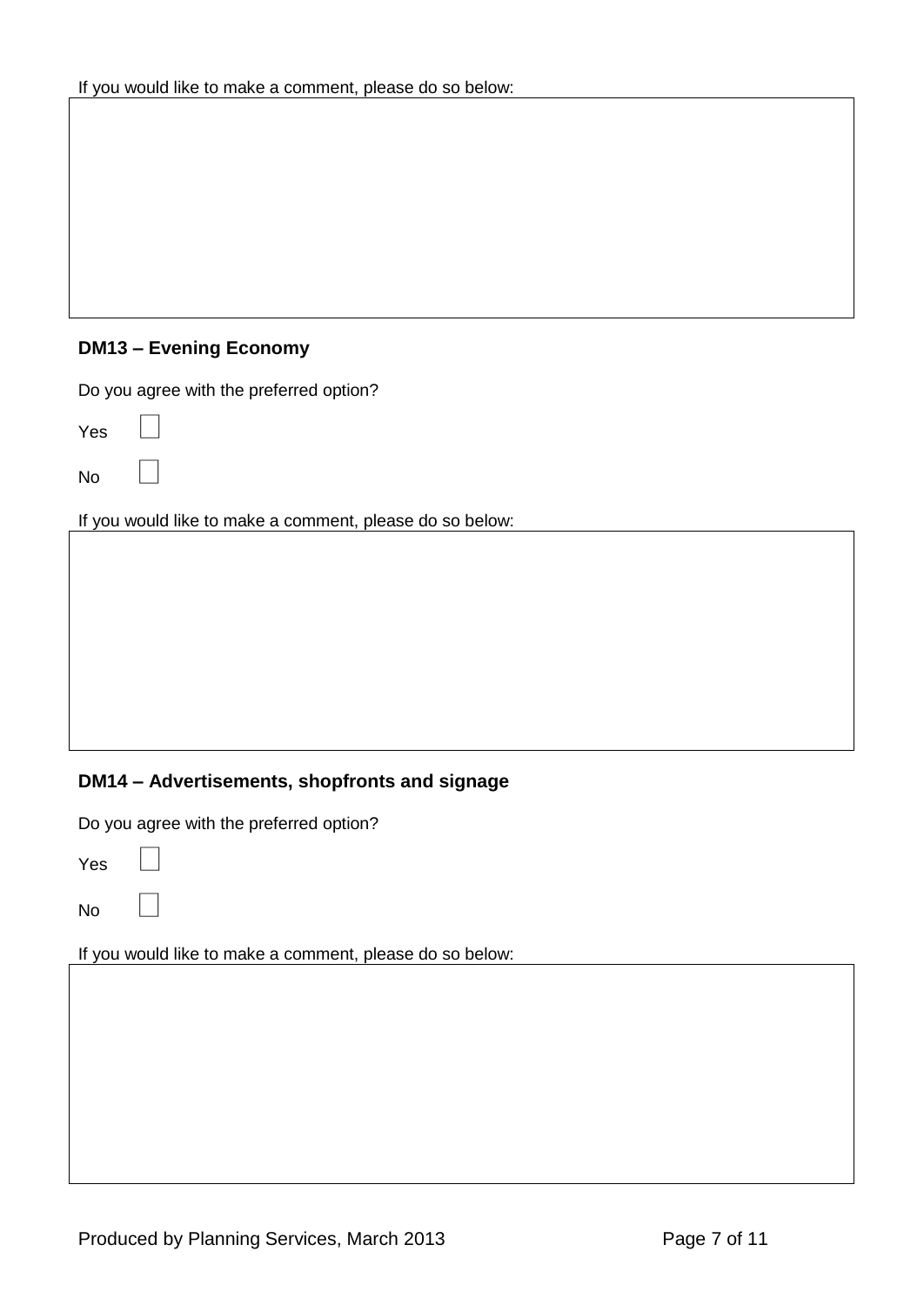### **DM15 – Telecommunications**

Do you agree with the preferred option?

Yes

No

If you would like to make a comment, please do so below:

## **DM16 – Design and amenity**

Do you agree with the preferred option?

Yes

No

If you would like to make a comment, please do so below:

#### **DM17 – Mixed Uses**

Do you agree with the preferred option?

Yes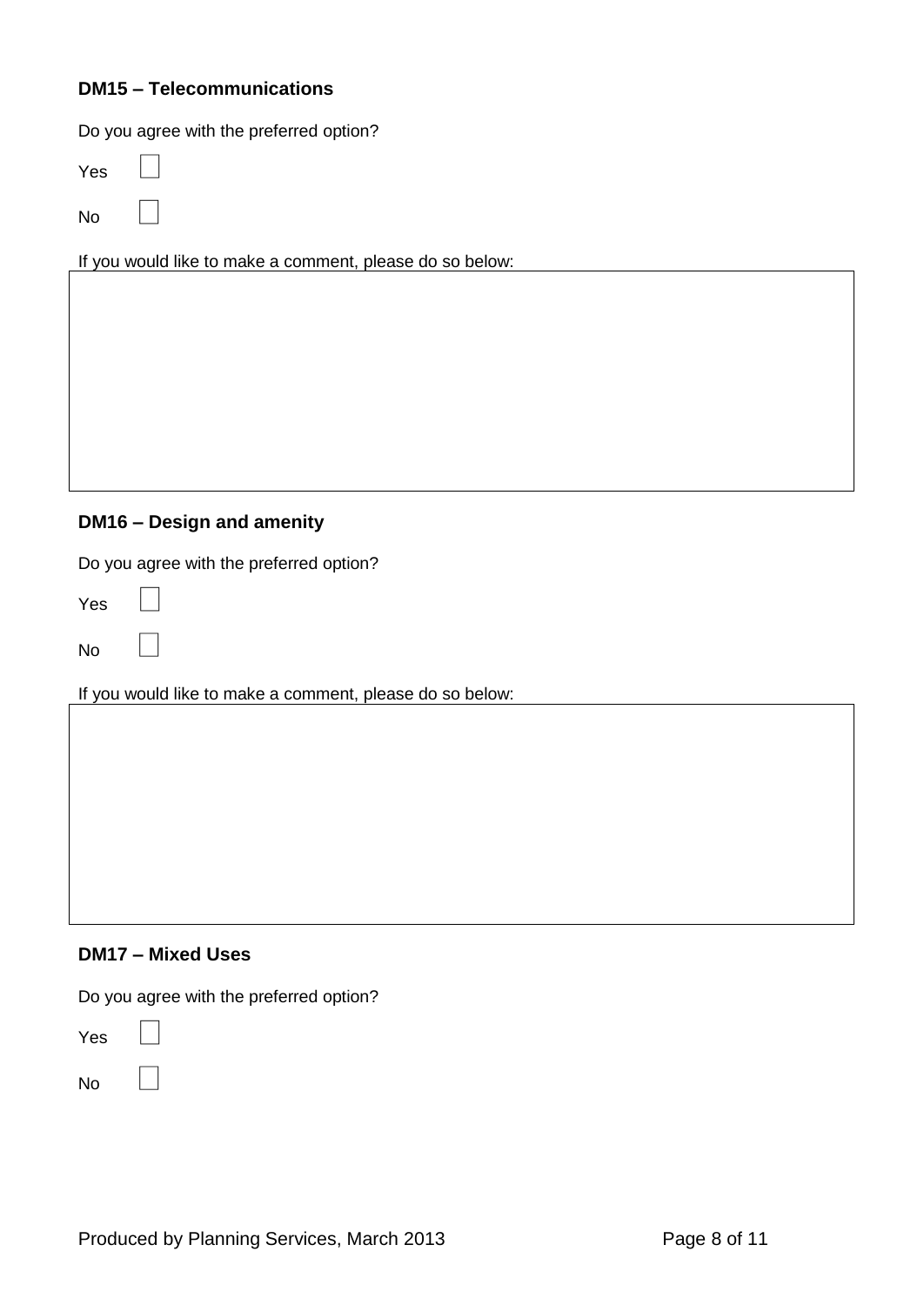# **DM18 – Comprehensive development**

Do you agree with the preferred option?

Yes

No

If you would like to make a comment, please do so below:

# **Flooding**

Do you agree with our approach to flooding policy?

Yes

No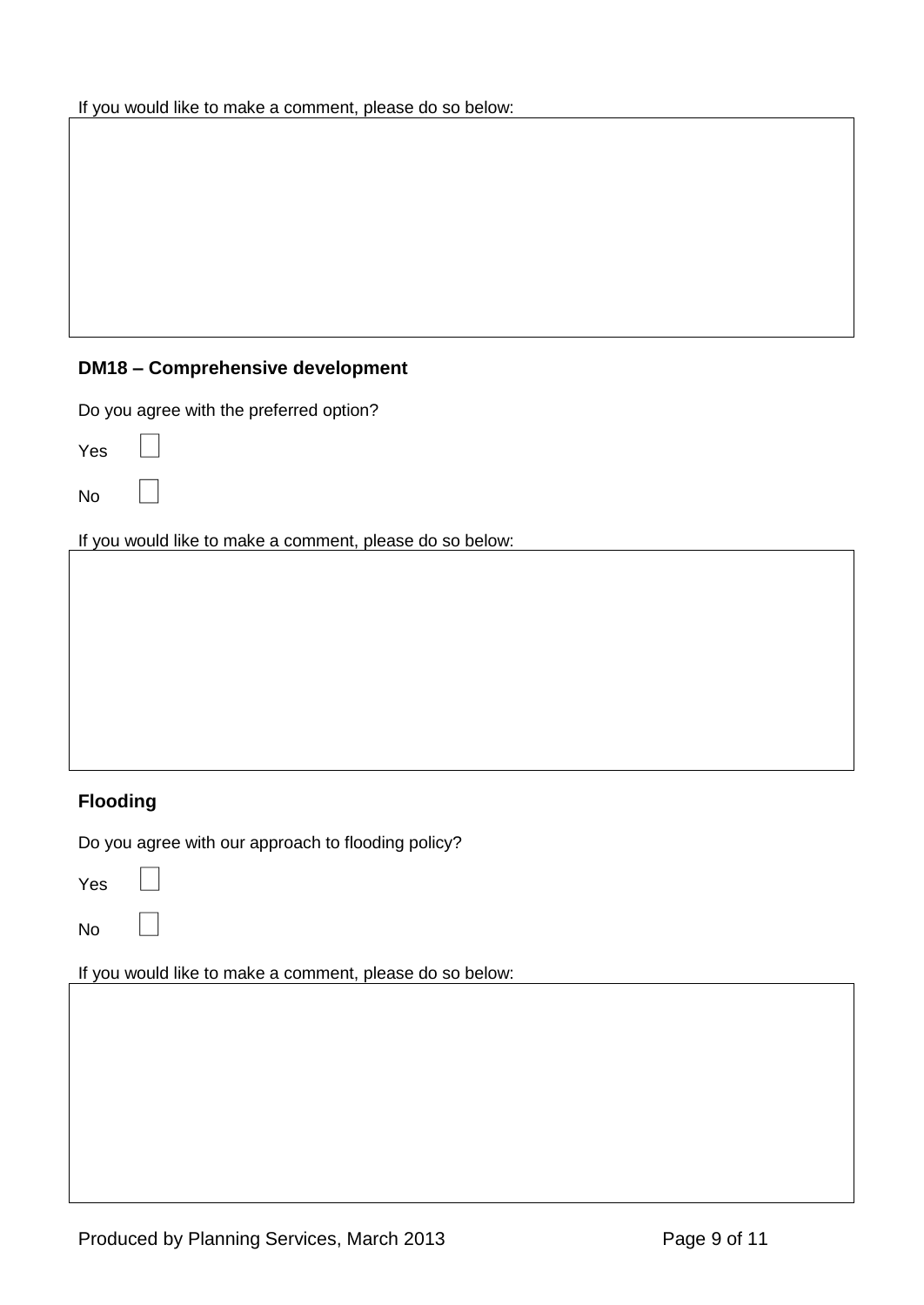## **DM19 - Pollution**

Do you agree with the preferred option?

Yes

No

If you would like to make a comment, please do so below:

#### **DM20 – Landscape and trees**

Do you agree with the preferred option?

Yes

No

If you would like to make a comment, please do so below:

#### **DM21 – Access and Parking**

Do you agree with the preferred option and the Elmbridge Parking Standards in Appendix 3 to which it relates?